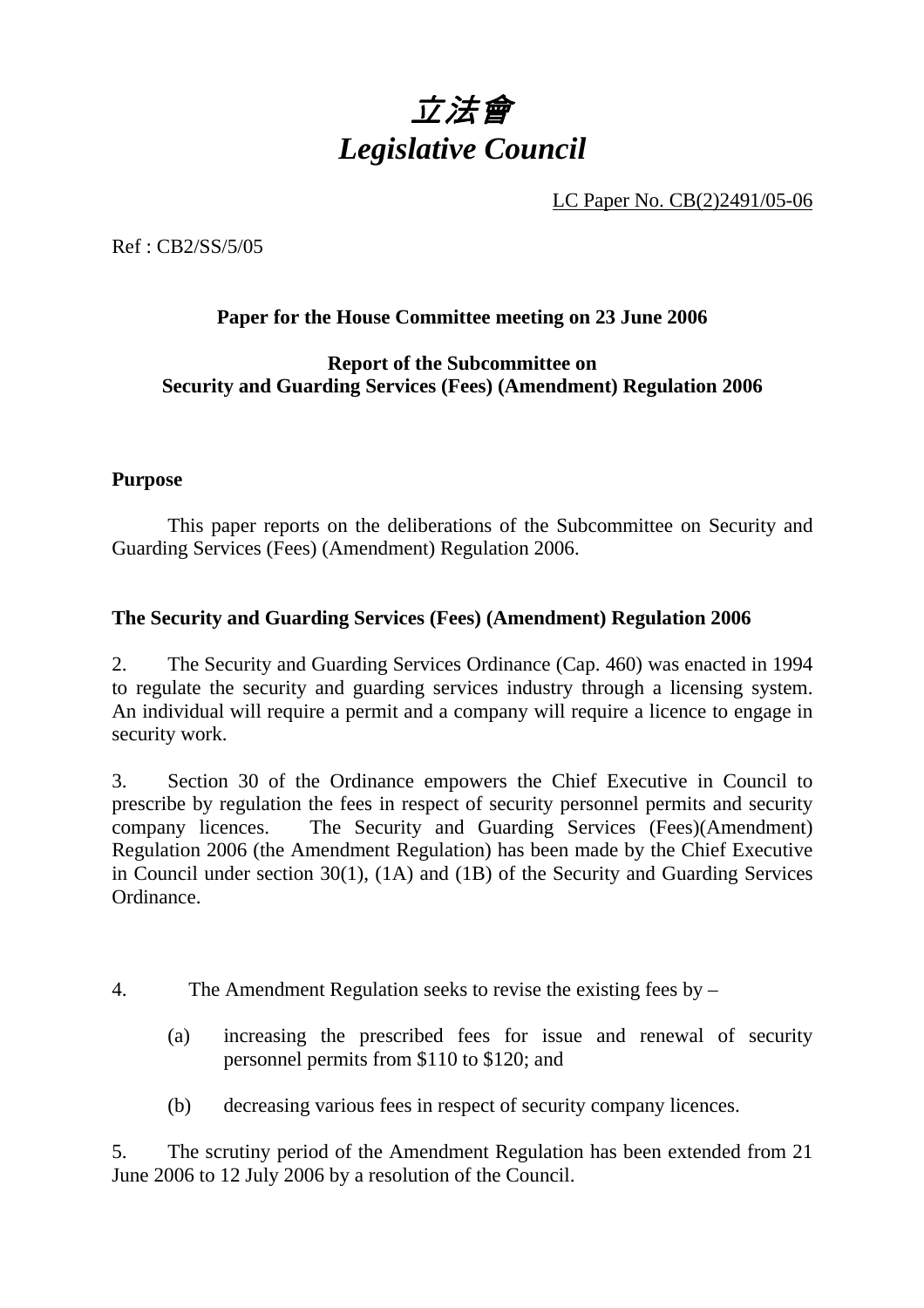6. The Amendment Regulation shall come into operation on 17 July 2006.

#### **The Subcommittee**

7. At the House Committee meeting on 26 May 2006, members formed a subcommittee to study the Amendment Regulation. Under the chairmanship of Hon KWONG Chi-kin, the Subcommittee has held a meeting with the Administration. The membership list of the Subcommittee is in the **Appendix I**.

#### **Deliberations of the Subcommittee**

#### Background for and consultation on the fee revisions

8. The Administration has informed the Subcommittee that the fee proposals are put forward on the basis of the policy of full-cost recovery. It is Government policy that fees charged by the Government should in general be set at levels adequate to recover the full cost of providing the goods or services. Costing reviews are conducted periodically in line with this policy. An updated costing review of the various permits and licences stipulated under the Security and Guarding Services (Fees) Regulation was completed in 2005. The review has shown that –

- (a) the cost for the issue and renewal of permits is higher than the fees charged at present; and
- (b) the cost for the issue, renewal and replacement of various licences is lower than the fees charged at present.

9. The Administration has further informed the Subcommittee that the following bodies have been consulted on the proposed fee revisions:

- (a) The Hong Kong Security Association;
- (b) The Hong Kong Association of Property Management Companies Limited;
- (c) The Hong Kong General Union of Security and Property Management Industry Employees;
- (d) The Hong Kong Buildings Management and Security Workers General Union;
- (e) The Hong Kong Housing Management Employees Union; and
- (f) The Building Supervisors and Caretakers Union.

The Hong Kong Security Association and the Hong Kong Buildings Management and Security Workers General Union have expressed concerns about the permit fee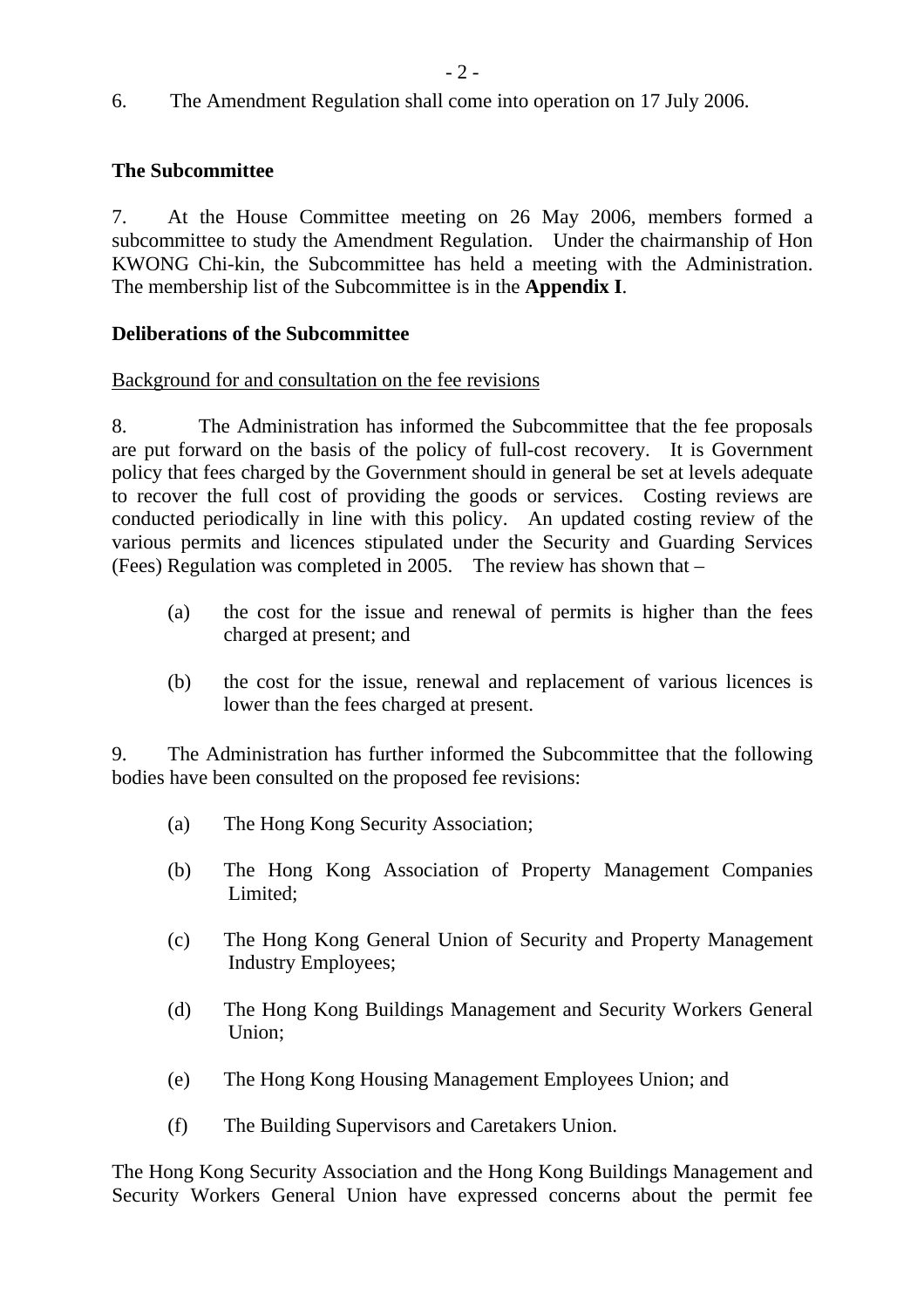increase. The Administration has explained the full-cost recovery principle to these bodies.

#### Proposed fee revisions for security personnel permits

10. The Administration has explained to the Subcommittee that the main increase in the cost for the issue and renewal of the security personnel permits is in staff costs. The Independent Commission Against Corruption (ICAC) conducted a review in 2000 on the issue of permits and made a series of recommendations for the purpose of corruption prevention. The recommendations include assigning more senior police and clerical officers to conduct supervisory and random checks in respect of applications submitted by applicants who have record of criminal conviction(s), and before permits are to be issued. The Police Licensing Office (PLO) has adopted the recommendations and has increased the number of higher-ranked clerical officers and the number of supervisory checks performed, which has resulted in an increase in staff costs.

11. The Administration has also pointed out that PLO has already implemented efficiency measures and streamlined procedures to maintain costs for the issue of security personnel permits at a reasonable level. However, the need to ensure transparency and fairness in vetting applications for these permits has increased the complexity of the process, resulting in higher staff costs.

12. Notwithstanding the Administration's explanation, members have expressed objection to the proposed fee revisions for security personnel permits mainly on the following grounds –

- (a) the measures taken to tighten up the vetting process to prevent corruption seem unnecessary as it is questionable whether anyone would resort to bribery to get a low-pay job such as security guards;
- (b) while the Administration considers it necessary to conduct stringent vetting of applications for the security personnel permits because the work of security guards is very important, the low salary level of security guards fails to reflect such importance attached to their work; and
- (c) it is unfair for the Administration to transfer the extra costs for vetting the applications for security personnel permits to the security guards who are low-pay employees.

13. Having considered members' views, the Administration has agreed not to proceed with the fee increase of the security personnel permits at this stage, and will amend the Amendment Regulation to this effect.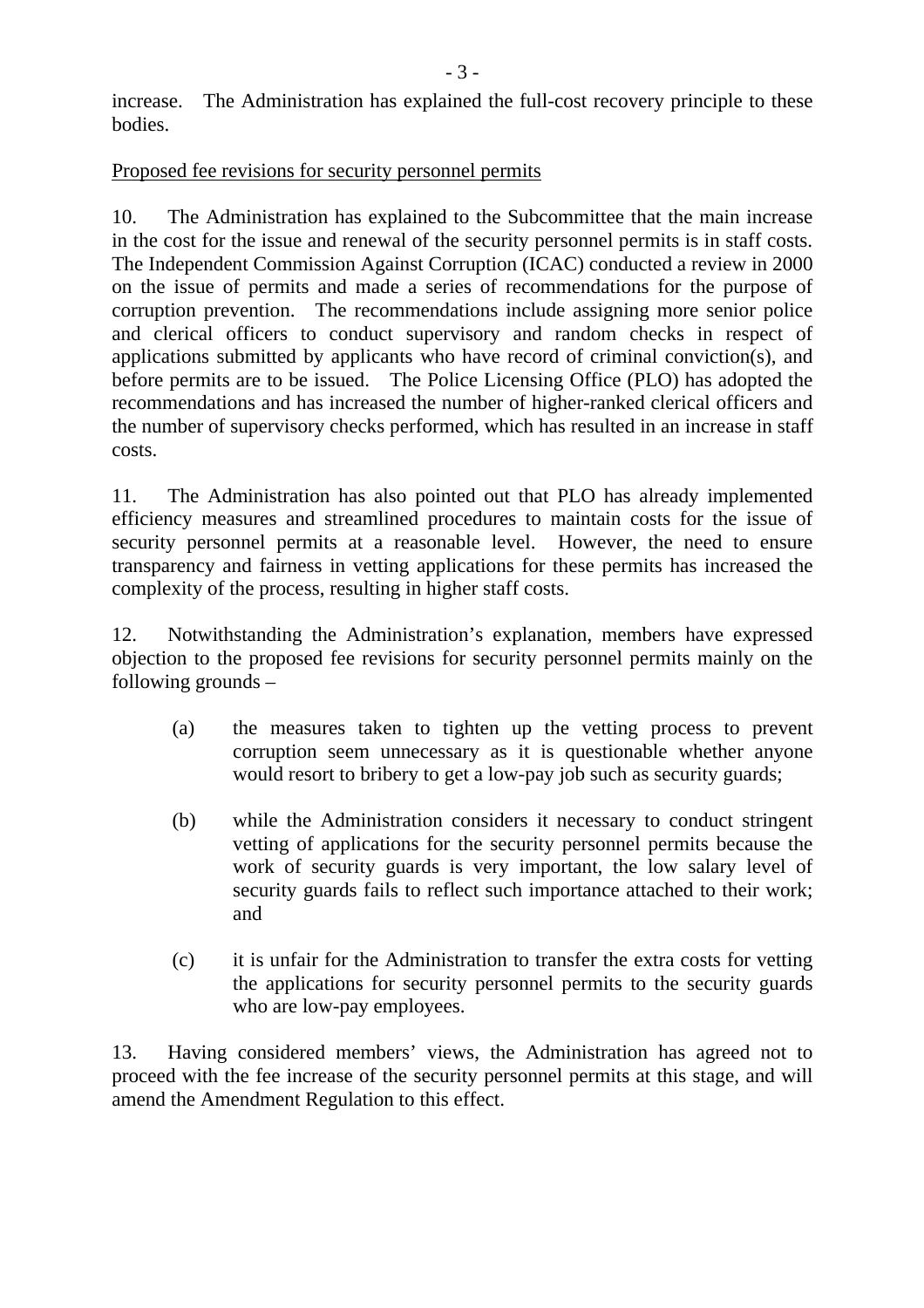Proposed fee revisions for security company licences

14. The Administration has explained to the Subcommittee that the downward fee adjustments for the various security company licences are attributable to the decrease in costs. For example, the removal of the Security Companies Inspection Unit which processes applications for security company licences from commercial premises to the Police Headquarters in August 2004 has resulted in lower office accommodation cost.

15. Members have raised no queries on the proposed fee revisions for security company licences.

#### **Recommendation**

16. The Administration has agreed to move a motion to amend the Security and Guarding Services (Fees) (Amendment) Regulation 2006 at the Council meeting on 5 July 2006. A copy of the motion to be moved by the Secretary for Security is in **Appendix II**.

17. Subject to the amendments to be made by the Administration, the Subcommittee supports the Security and Guarding Services (Fees) (Amendment) Regulation 2006.

#### **Advice sought**

18. Members are invited to note the deliberations of the Subcommittee.

Council Business Division 2 Legislative Council Secretariat 22 June 2006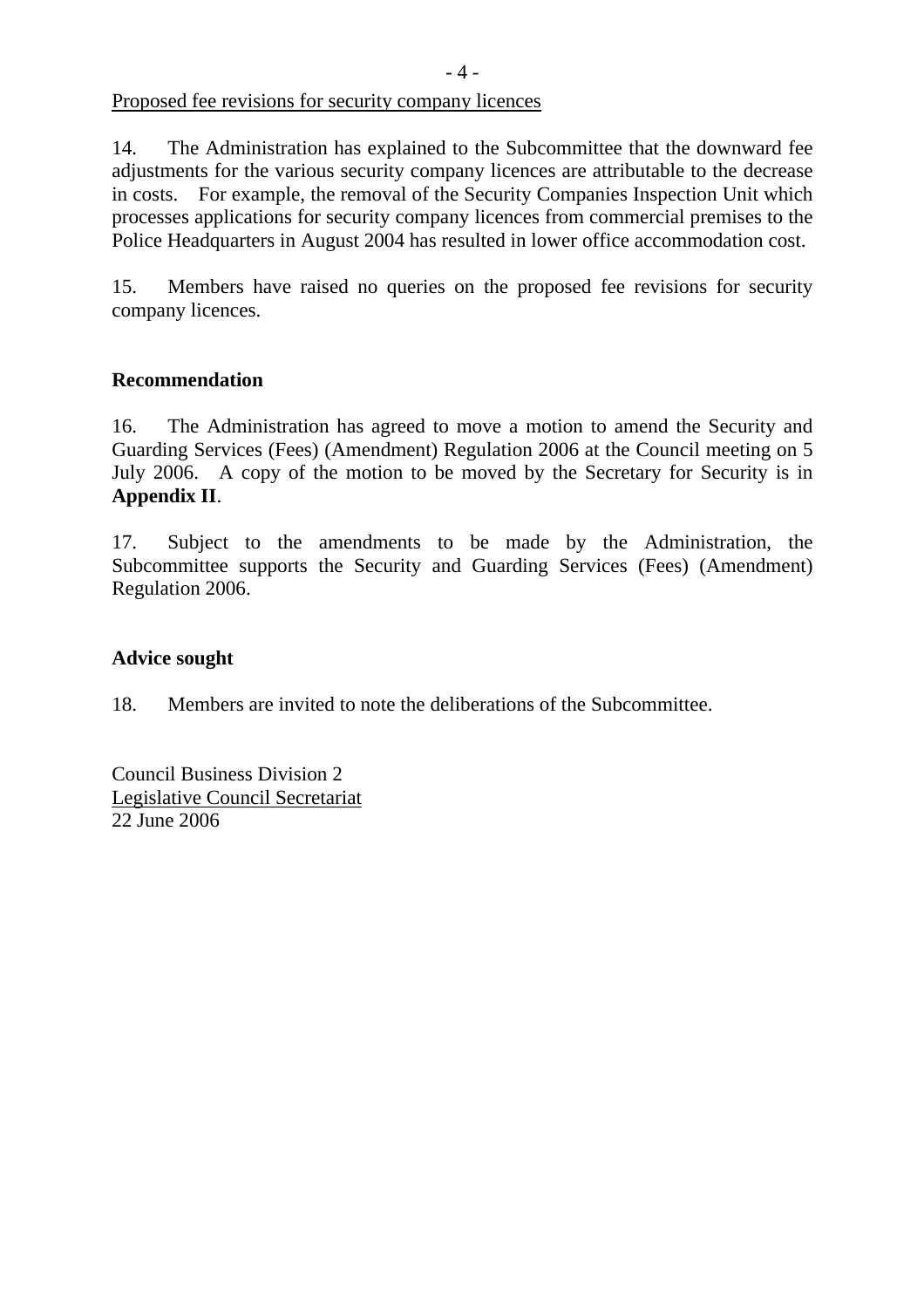# **Appendix I**

#### **Subcommittee on Security and Guarding Services (Fees) (Amendment) Regulation 2006**

## **Membership list**

| <b>Chairman</b>      | Hon KWONG Chi-kin                                                                                                                                                                              |
|----------------------|------------------------------------------------------------------------------------------------------------------------------------------------------------------------------------------------|
| <b>Members</b>       | Hon LEE Cheuk-yan<br>Hon James TO Kun-sun<br>Hon CHAN Yuen-han, JP<br>Hon LAU Kong-wah, JP<br>Hon LI Fung-ying, BBS, JP<br>Hon WONG Kwok-hing, MH<br>Hon LEUNG Kwok-hung<br>(Total: 8 Members) |
| <b>Clerk</b>         | Miss Flora TAI                                                                                                                                                                                 |
| <b>Legal Adviser</b> | Miss Anita HO                                                                                                                                                                                  |
| Date                 | 8 June 2006                                                                                                                                                                                    |